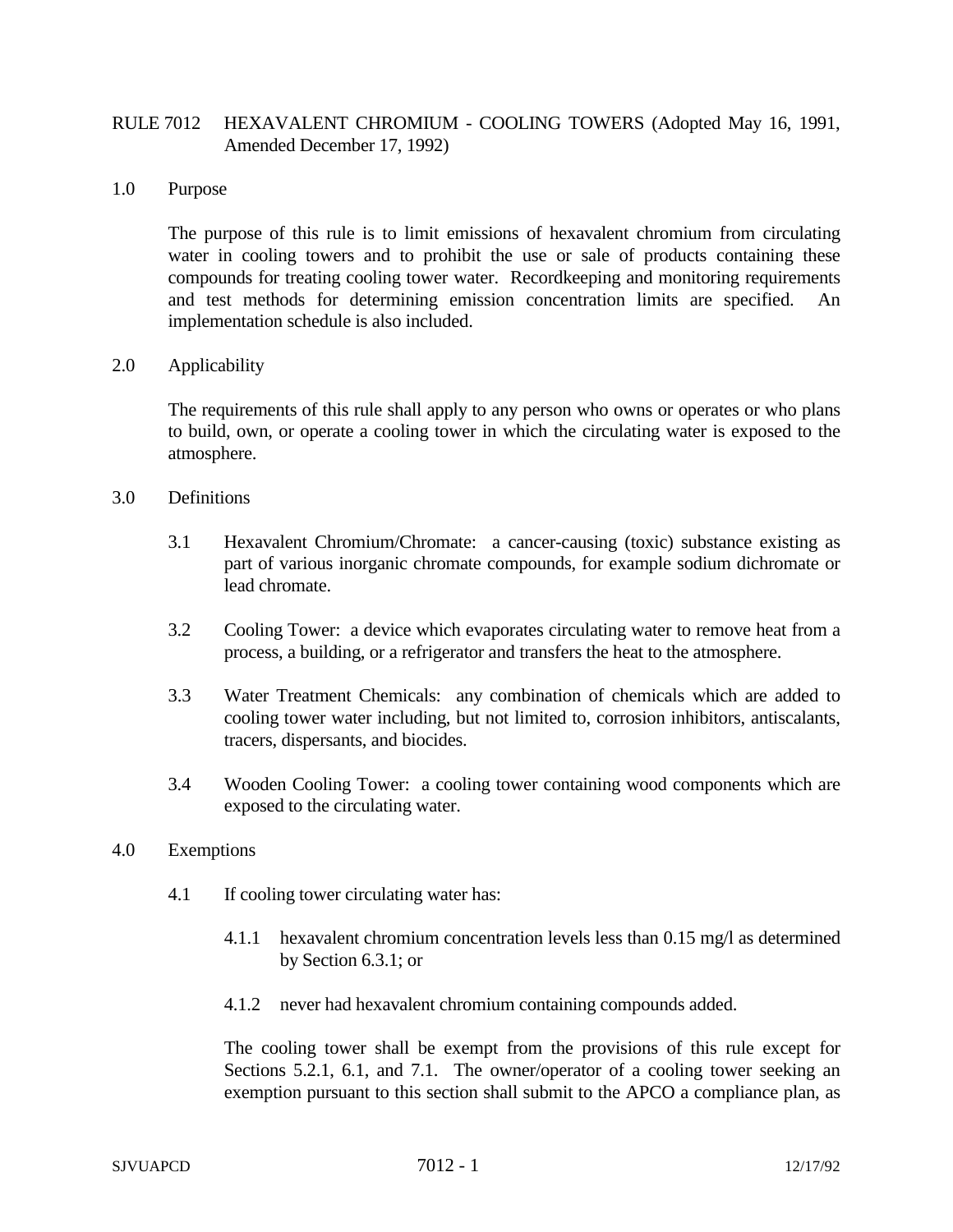outlined in Section 6.1, which demonstrates compliance with the requirements of this section.

- 4.2 Cooling device commonly known as evaporative coolers or swamp coolers, whose operating principle is based on cooling air which subsequently is used to cool a building, residence, or other occupied area are exempt from the provisions of this rule except for Section 5.2.1.
- 4.3 Any cooling tower in which the circulating water is completely contained and is not exposed to the atmosphere is exempt from the provisions of this rule.
- 5.0 Requirements
	- 5.1 No person shall sell any product containing chromate for the purpose of adding it to the water in a cooling tower.
	- 5.2 A person shall not operate any cooling tower unless the following requirements are met:
		- 5.2.1 No hexavalent chromium containing compounds shall be added to cooling tower circulating water, effective September 16, 1991; and
		- 5.2.2 Wooden Cooling Towers:

A person shall not operate a wooden cooling tower in the District unless the following requirements are met:

- 5.2.2.1 by November 16, 1991, hexavalent chromium concentration levels in the circulating water do not exceed 8.0 milligrams per liter (mg/l); and
- 5.2.2.2 by May 16, 1992, hexavalent chromium concentration levels in the circulating water do not exceed 0.15 mg/l; or
- 5.2.3 Non-Wooden Cooling Towers:

By November 16, 1991, a person shall not operate a non-wooden cooling tower unless the hexavalent chromium concentration levels in the circulating water do not exceed 0.15 mg/l.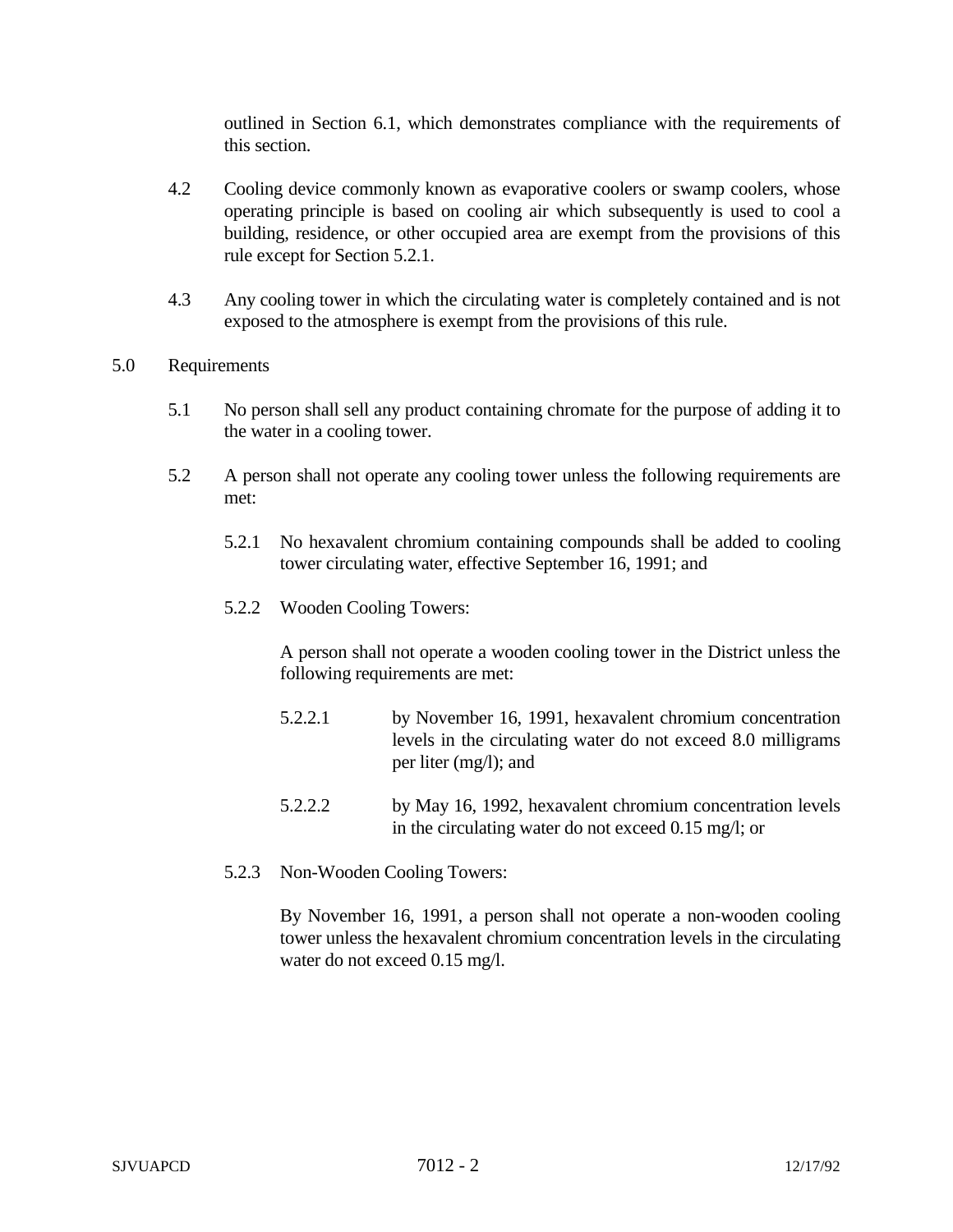## 6.0 Administrative Requirements

## 6.1 Reporting

6.1.1 By August 16, 1991, any owner/operator of a cooling tower shall submit to the APCO a compliance plan which includes the following information about the cooling tower.

After August 16, 1991, any operator/owner of any newly constructed cooling tower shall submit a compliance plan to the APCO with the following information at least 90 days before the tower is operated.

- 6.1.1.1 the name, address, and phone number of the owner/operator,
- 6.1.1.2 location of the cooling tower,
- 6.1.1.3 cooling tower type and materials of construction,
- 6.1.1.4 a statement regarding use or non-use of chromate in the cooling tower,
- 6.1.1.5 a statement when chromate will be discontinued if currently utilized, and
- 6.1.1.6 current hexavalent chromium concentration level in the circulating water.

## 6.2 Recordkeeping

Any person subject to Sections 5.2.2 and 5.2.3 shall:

- 6.2.1 Maintain records of all circulating water tests performed pursuant to Section 6.3 and 6.4. The records shall be retained for at least two (2) years and shall be made available to the APCO upon request.
- 6.2.2 By June 16, 1992 and annually thereafter, submit to the APCO the following:
	- 6.2.2.1 results of all circulating water tests performed pursuant to Sections 6.3 and 6.4,
	- 6.2.2.2 the name and address of the laboratory performing the test, and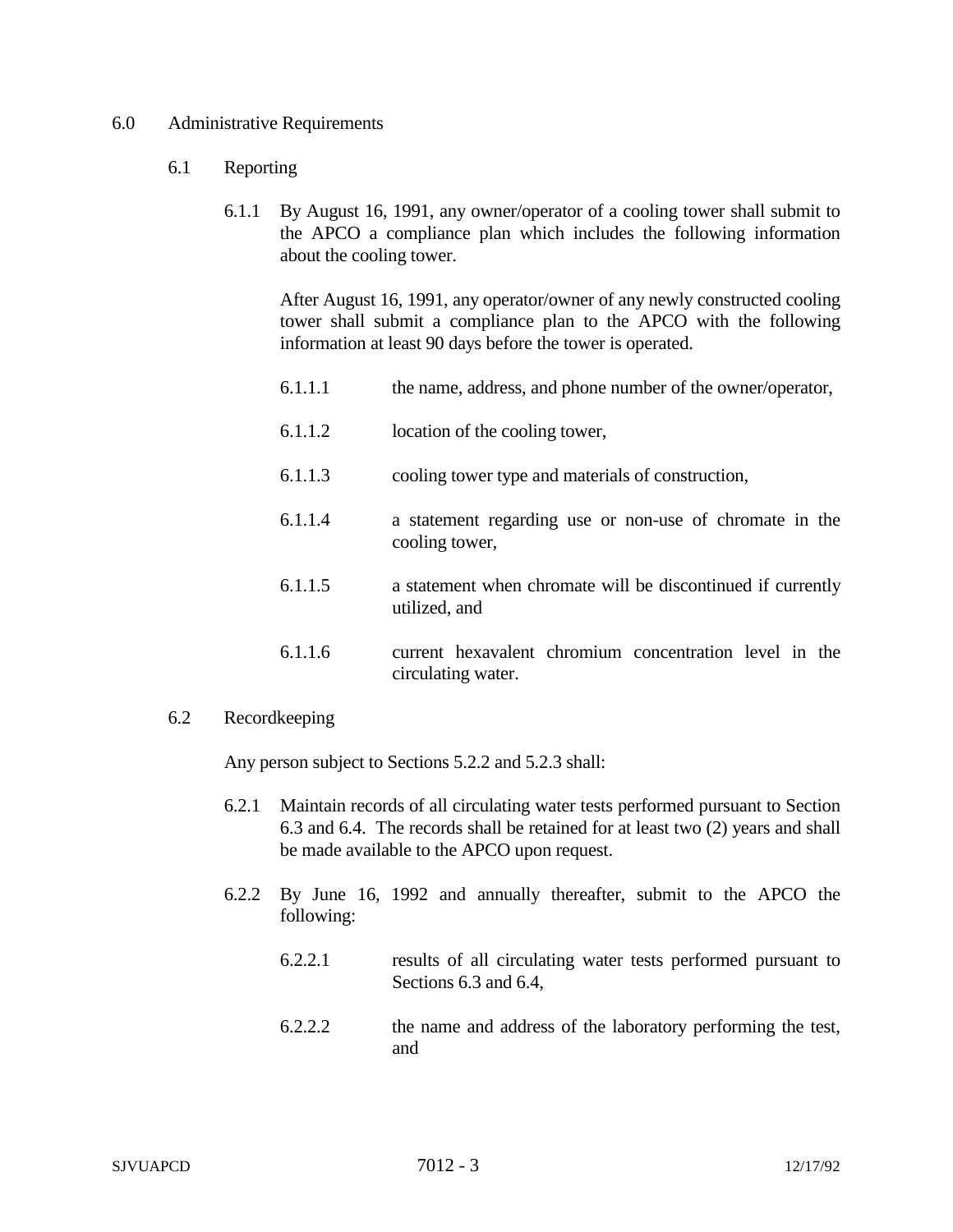6.2.2.3 the dates the samples were collected and analysis was performed.

- 6.3 Test Methods
	- 6.3.1 Compliance with the hexavalent chromium concentration limits shall be determined by American Public Health Association Method 312B.
	- 6.3.2 The owner/operator shall notify the APCO 48 hours in advance of any sampling of cooling water for testing and allow the APCO to take a simultaneous sample if requested.

## 6.4 Monitoring

- 6.4.1 Wooden Cooling Towers:
	- 6.4.1.1 From November 16, 1991 to May 16, 1992, any person subject to Section 5.2.2 shall test the circulating water at least once every month to determine the concentration of hexavalent chromium.
	- 6.4.1.2 After May 16, 1992, any person subject to Section 5.2.2.2 shall test the circulating water at least once every six (6) months to determine the concentration of hexavalent chromium.
- 6.4.2 Non-Wooden Cooling Towers:

After November 16, 1992, any person subject to Section 5.2.3 shall test the circulating water at least once every six (6) months to determine the concentration of hexavalent chromium.

- 6.4.3 Testing may be discontinued, and an exemption sought pursuant to Section 4.1, when two consecutive required tests show hexavalent chromium concentrations less than 0.15 mg/l.
- 6.4.4 The APCO reserves the right to require testing of the circulating water at any time, to confirm that the water does not contain hexavalent chromium in excess of 0.15 mg/l.
- 7.0 Fees
	- 7.1 A compliance plan shall be accompanied by the fee specified in Rule 3010 (Permit Fee).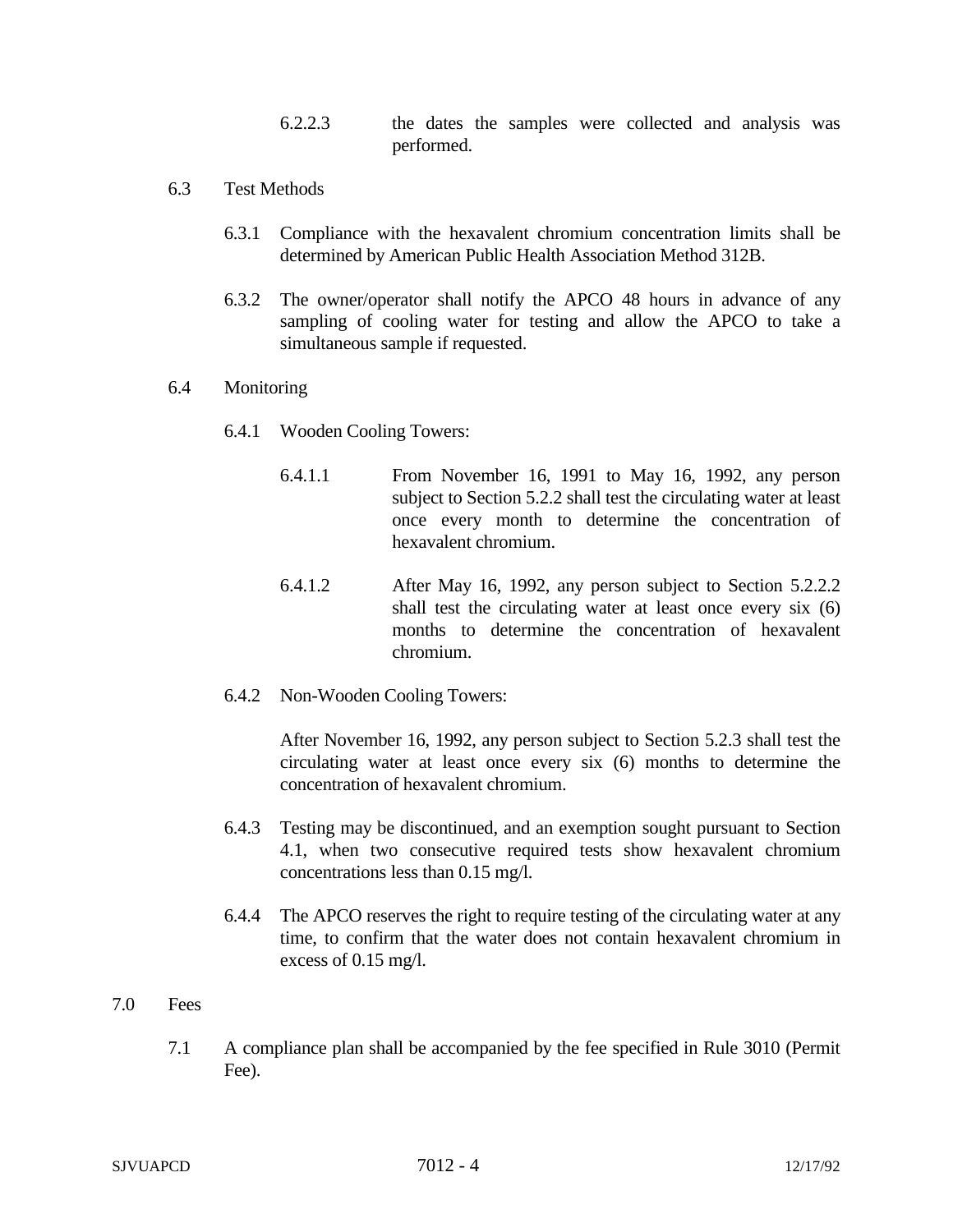7.2 The owner/operator of a nonexempt cooling tower shall pay an annual fee as specified in Rule 3020 (Permit Fee Schedules).